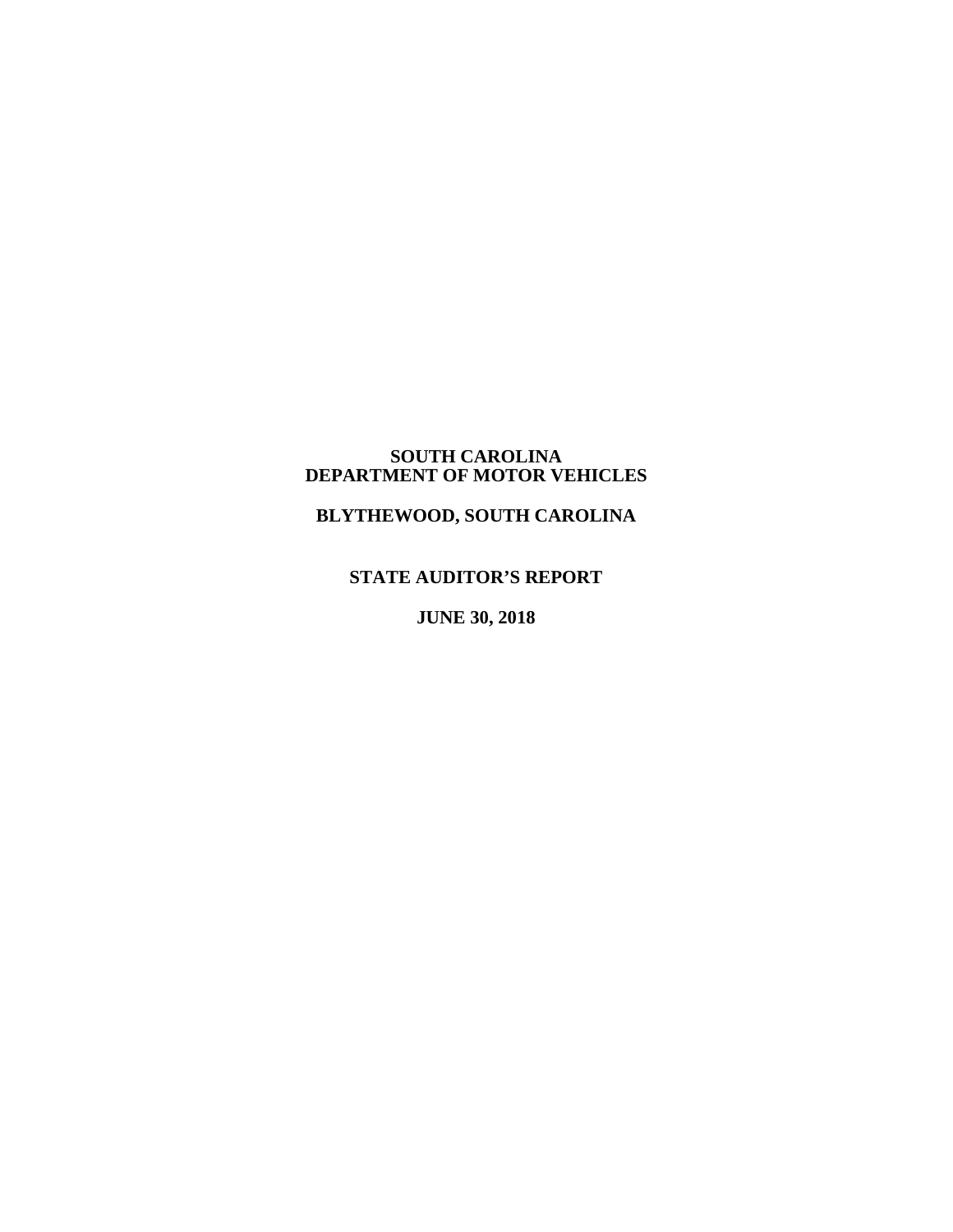

Independent Accountant's Report on Applying Agreed-Upon Procedures

April 11, 2019

Mr. Kevin A. Shwedo, Executive Director South Carolina Department of Motor Vehicles Blythewood, South Carolina

We have performed the procedures described in Attachment 1, which were agreed to by the management of the South Carolina Department of Motor Vehicles (the Department), on the systems, processes and behaviors related to financial activity of the Department for the fiscal year ended June 30, 2018. The Department's management is responsible for the systems, processes and behaviors related to financial activity. The sufficiency of these procedures is solely the responsibility of the specified parties in this report. Consequently, we make no representation regarding the sufficiency of the procedures described in Attachment 1 either for the purpose for which the agreed-upon procedures report has been requested or for any other purpose.

This agreed-upon procedures engagement was conducted in accordance with attestation standards established by the American Institute of Certified Public Accountants. We were not engaged to and did not conduct an examination or review, the objective of which would be an opinion or conclusion, respectively, on the systems, processes and behaviors related to financial activity of the Department. Accordingly, we do not express an opinion or conclusion. Had we performed additional procedures, other matters might have come to our attention that would have been reported to you.

The concept of materiality does not apply to findings to be reported in an agreed-upon procedures engagement. Therefore, all findings from the application of the agreed-upon procedures must be reported unless the definition of materiality is agreed to by the specified parties. Management of the Department has agreed that the following deficiencies will not be included in the State Auditor's Report on Applying Agreed-Upon Procedures:

- Errors of less than \$1,000 related to cash receipts and non-payroll cash disbursements transactions.
- Errors of less than \$1,000 related to reporting packages.

803-253-4160

This report is intended solely for the information and use of the management of the Department and is not intended to be and should not be used by anyone other than these specified parties. However, this report is a matter of public record and its distribution is not limited.

803-343-0723

George & Kennedy, II

**C**OSA SC.GOV

George L. Kennedy, III, CPA State Auditor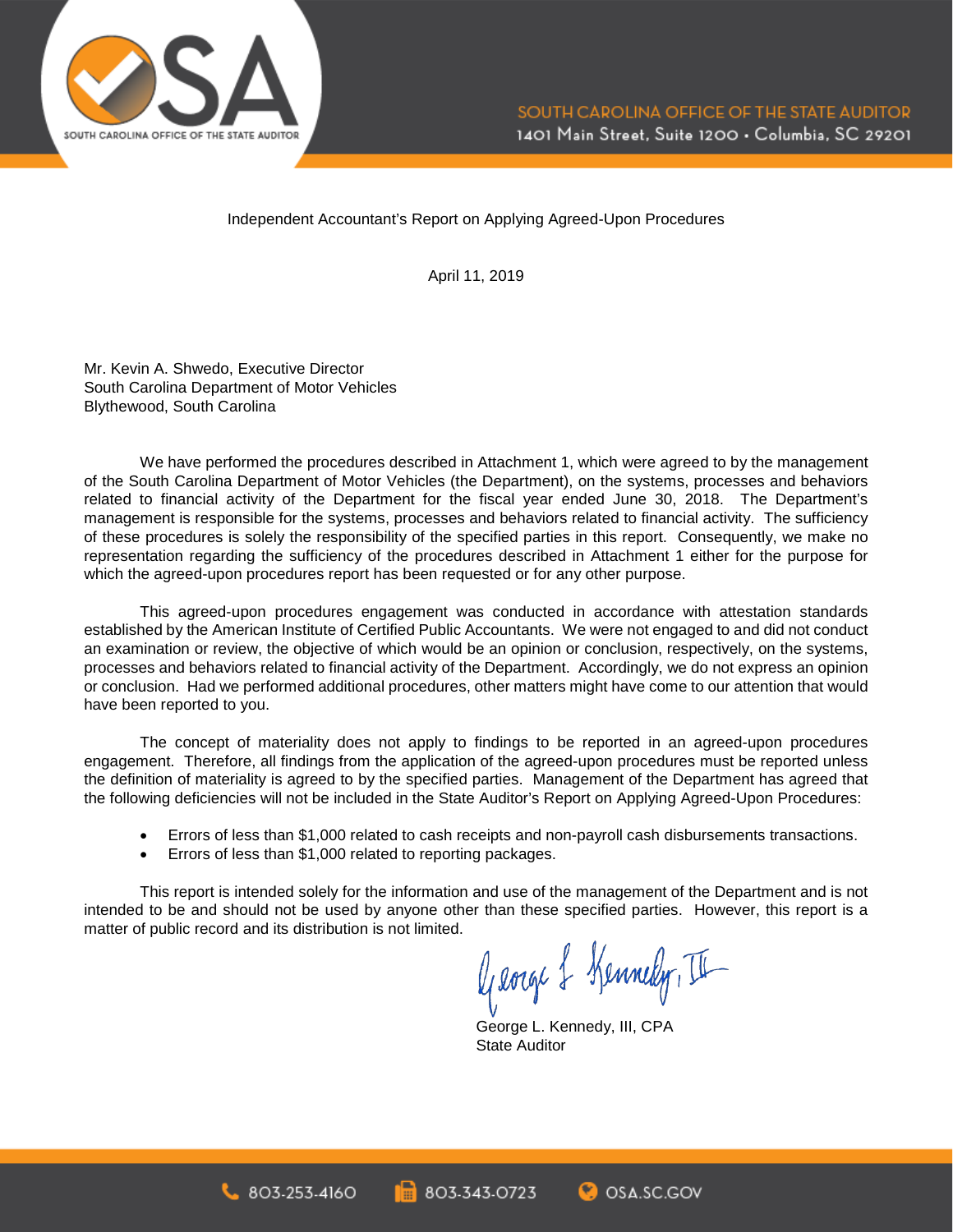#### **South Carolina Office of the State Auditor Agreed - Upon Procedures Related to the South Carolina Department of Motor Vehicles (R40)**

## **Cash Receipts/Revenues**

- 1. Compare current year revenues at the subfund and account level from sources other than State General Fund appropriations to those of the prior year. Obtain from management an understanding of variations over \$4,000,000 and 10% in the Earmarked Fund.
- 2. Obtain three haphazardly selected monthly reconciliations between the South Carolina Enterprise Information System (SCEIS) and Phoenix information systems, and perform the following procedures:
	- Determine if the selected reconciliations were performed in accordance with Department policy.
	- Agree applicable totals from the reconciliation to both SCEIS and Phoenix.
	- Determine if reconciling differences were adequately explained and properly resolved and all necessary adjusting entries were made in the applicable system's records.
	- Determine that selected reconciliations were timely performed and reviewed within a month after the applicable month-end.
- 3. Select all entries representing three haphazardly selected months of revenue distribution allocations (recorded as IJ SCEIS document type transactions) and inspect supporting documentation to determine that transactions accurately compile and transfer revenue from the clearing accounts to the correct revenue general ledger accounts based on Department supporting records.

## **Finding**

For all three haphazardly selected monthly reconciliations between SCEIS and Phoenix, we observed multiple instances where the personnel performing various pieces of the reconciliations did not adequately document the timing of their performance with the date beside their initials. Due to this issue, we were unable to determine that reconciliations were being timely performed.

### **Management's Response**

The agency agrees with the finding. However, the monthly reconciliation between SCEIS and Phoenix is an internal reconciliation which is part of the overall monthly distribution process. The various SCEIS to Phoenix reconciliations are worked from the beginning of the month until the actual distribution file is completed and sent to general accounting for processing. Since the reconciliations are completed prior to the final approval date of the distribution, and since the upload date into SCEIS can be determined, the timeliness of the distributions could also be determined by this date. The general accounting department did experience some turnover at the end of 2017 and multiple people worked on the reconciliations during FY18. It appears the dates were inadvertently omitted; however, the reconciliations would have been completed prior to the final distribution. In the future, the dates will be included on the excel file to indicate the completion of the reconciliation.

### **Cash Disbursements/Non-Payroll Expenditures**

4. Compare current year non-payroll expenditures at the subfund and account level to those of the prior year. Obtain from management an understanding of variations over \$1,000,000 – General Fund, and \$1,200,000 – Earmarked Fund and 10%.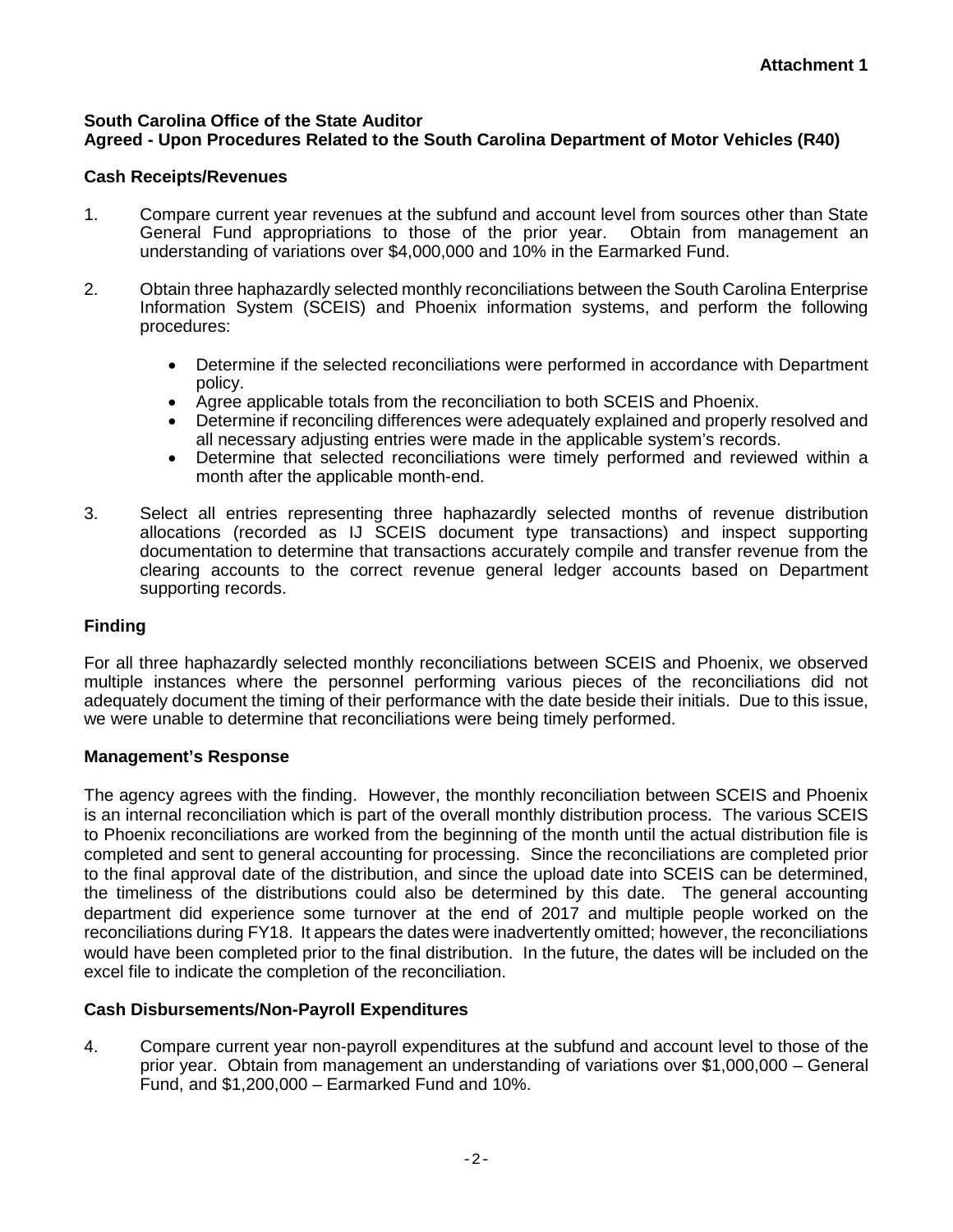## **Cash Disbursements/Non-Payroll Expenditures (Continued)**

- 5. Randomly select ten KI document type disbursements relating to customer refunds and inspect supporting documentation to determine:
	- Transaction is properly completed as required by Department procedures; invoice(s) agree(s) with general ledger as to customer, amount, number, and date.
	- All supporting documents and approvals required by Department procedures are present and agree with the invoice.
	- The transaction is a bona fide refund of the Department.
	- The transaction is properly classified in the general ledger.
	- Disbursements are recorded in the proper fiscal year.
	- Proper clerical accuracy of refund amount.
- 6. Haphazardly select fifteen purchasing card transactions from the Comptroller General's listing of purchasing card transactions for fiscal year 2018 and inspect supporting documentation to determine:
	- The cardholder is an authorized user.
	- The purchase is authorized based on the cardholder's job title/position.
	- The monthly purchase summary was submitted along with applicable receipts and signed by both the supervisor and cardholder.
	- The purchase did not exceed the single transaction limit or the individual credit limit and there was no indication of transaction splitting.

We found no exceptions as a result of the procedures.

#### **Payroll**

- 7. Compare current year payroll expenditures at the subfund and account level to those of the prior year. Obtain from management an understanding of variations over \$1,200,000 and 10% in the Earmarked Fund.
- 8. Compute the percentage distribution of fringe benefit expenditures by fund source and compare to the actual distribution of recorded personal service expenditures by fund source. Obtain an explanation of variations greater than 10%.
- 9. Compare the percentage change in personal service expenditures between the current year and prior year to the percentage change in employer contributions expenditures between the current year and prior year. Obtain an explanation of changes greater than 10%.
- 10. Haphazardly select fifteen employees who terminated employment during the fiscal year to determine if they were removed from the payroll in accordance with the Department's policies and procedures, that the employee's last pay check was properly calculated and that the employee's leave payout was properly calculated in accordance with applicable State law.
- 11. Haphazardly select ten employees hired during the fiscal year to determine if they were added to the payroll in accordance with the Department's policies and procedures and that their first pay check was properly calculated in accordance with applicable State law.
- 12. Haphazardly select five bonus pay disbursements to determine:
	- Employee does not make more than \$100,000 annually.
	- Bonuses received during the year did not exceed \$3,000.
	- Payment agreed to supporting documentation.
	- Bonus pay was approved by the appropriate supervisor.

We found no exceptions as a result of the procedures.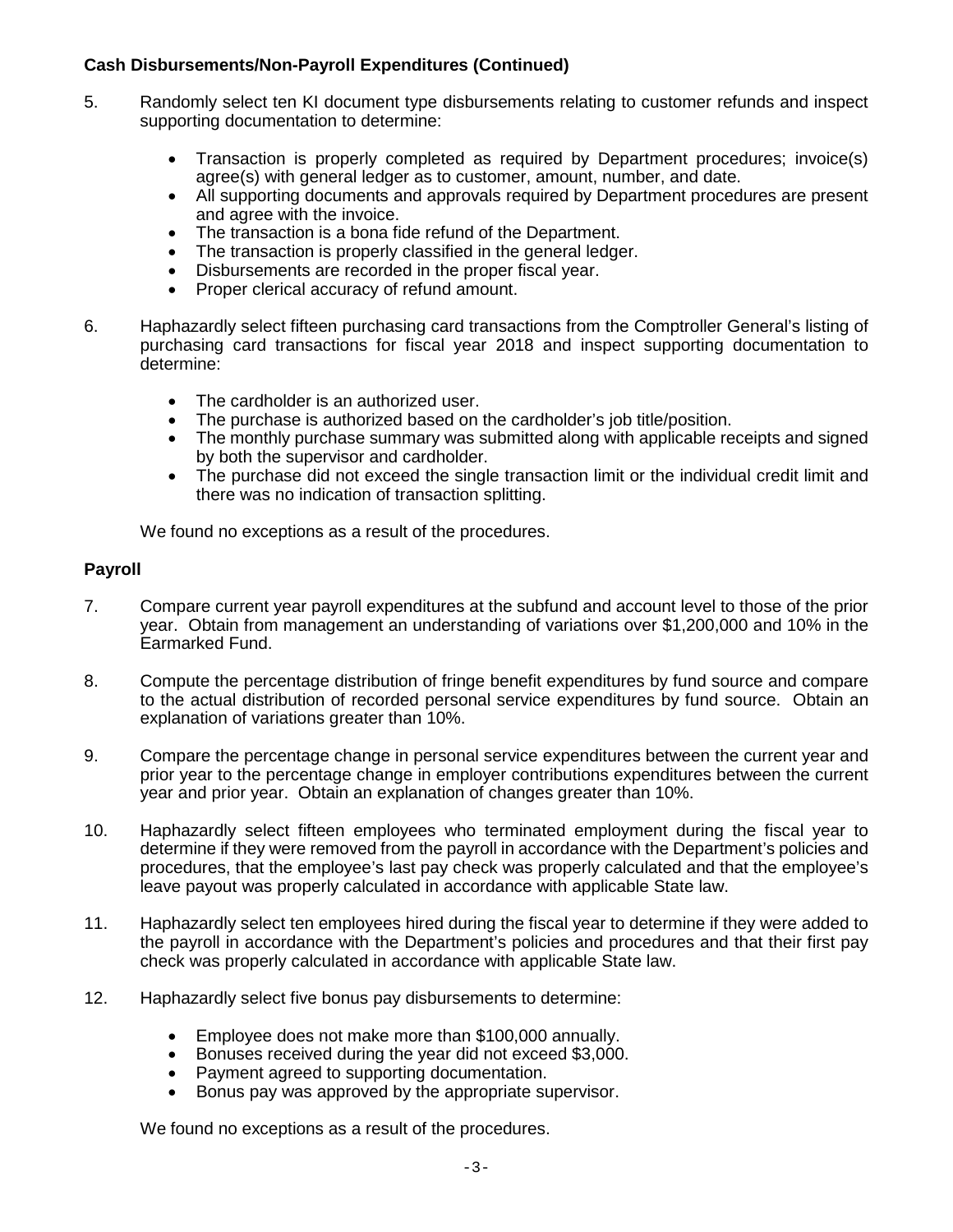## **Transfers**

- 13. Haphazardly select a total of ten SCEIS document type Z0 / Z7 transfers for the fiscal year to:
	- Trace postings to the general ledger, confirming amounts agree with supporting documentation.
	- Confirm transaction is properly reviewed and approved.
	- Inspect supporting documentation and confirm transfer amounts are being calculated correctly.

We found no exceptions as a result of the procedures.

#### **Reporting Packages**

- 14. Obtain copies of fiscal year end reporting packages submitted to the Office of the State Comptroller General (CG). Inspect the Master Reporting Package Checklist to determine the appropriate reporting packages were prepared and submitted by the due date established by the CG's Reporting Policies and Procedures Manual.
- 15. In addition to the procedure above, perform the following:
	- Cash and Investments Reporting Package

Determine if responses are reasonable/accurate based on inspection of the SCEIS general ledger, the SCEIS Yearend Rptg -Cash and Investments report and/or Department prepared records. Determine if amounts agree to State Treasurer's Office Composite Bank Account reports and year end reconciliations. Additionally, confirm all petty cash amounts to Office of the State Auditor petty cash authorizations.

• Prepaid Expenses Reporting Package

Determine if amounts agree to the SCEIS Yearend Rptg -Prepaid Expenses report and/or Department prepared records. In addition, haphazardly select five prepaid expenses to determine if the amounts were properly classified, calculated and reported based on inspection of the SCEIS general ledger and invoices.

• Accounts Payable Reporting Package

Haphazardly select ten payables to determine reported amounts were properly identified, classified, and reported based on the inspection of the SCEIS general ledger, SCEIS Yearend Rptg – Prior Year Payables with Vendor and SCEIS Inter-Agency Prior Year Payables with Vendor Business Warehouse Reports, and/or Department prepared records. Determine if responses are reasonable/accurate based on inspection of applicable supporting documentation.

• Subsequent Events Questionnaire

Determine if responses are reasonable/accurate and that all required supplemental information was properly prepared and submitted based on inspection of the SCEIS general ledger and/or Department prepared records. In addition, select three payables reported on the Subsequent Events Accounts Payable Worksheet and determine if the amounts were properly classified, calculated, reported, and excluded from the original accounts payable reporting package submission.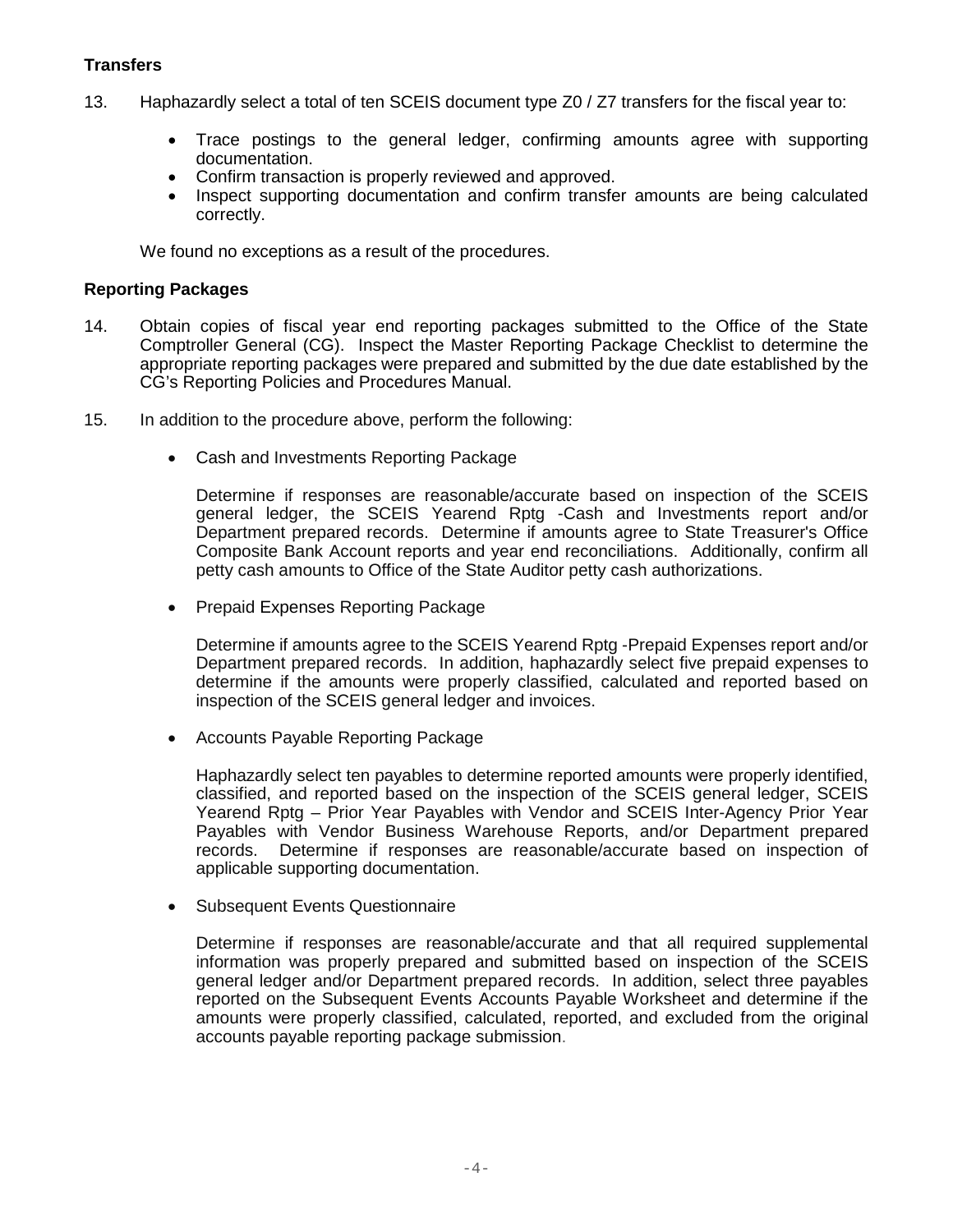## **Reporting Packages (Continued)**

## **Findings**

#### **Prepaid Expenses Reporting Package**

For two of the five selected prepaid expenses selected for inspection, the prepaid amounts were calculated incorrectly. As a result, these errors overstated current prepaid amounts by \$112,797 and noncurrent prepaid amounts by \$7,254.

#### **Accounts Payable Reporting Package**

The Department's supporting worksheet did not correctly sum the payable amounts for proper reporting by fund. As a result, one fund was overstated and another fund was understated by \$3,706. Additionally, we observed payables that were misclassified and reported under the incorrect payable category. This caused intergovernmental payables to be understated by \$367,016, other current liabilities to be overstated by \$419,874, and vendor payables to be understated by \$52,858 on the reporting package. Similar instances of payables being reported in the incorrect payable category were observed in the prior year.

#### **Management's Responses**

### **Prepaid Expenses Reporting Package**

The agency agrees with the finding.

The totals used to figure the current and non-current amounts reported on the prepaid expenses reporting package were from the R400 Yearend Rptg-Prepaid Expenses report from the CG's CAFR team, and the actual invoices were used for the terms only. In the future, the finance team will thoroughly review the BEX report against the invoices to ensure the correct amounts are being used to determine the current, noncurrent, and expensed amounts.

### **Accounts Payable Reporting Package**

The agency agrees with the finding.

After reviewing the accounts payable reporting package, it was realized the classification for intergovernmental payables was confused with intragovernmental payables and the totals were classified incorrectly. In the future, the classifications will be reviewed more thoroughly to avoid errors.

#### **Composite Reservoir Accounts**

- 16. Obtain a listing of Department composite reservoir accounts and confirm with Department management that the listing is complete.
- 17. Obtain fiscal year monthly reconciliations for each composite reservoir account and for a total of four haphazardly selected reconciliations (two reconciliations from each account), perform the following procedures:
	- Determine that selected reconciliations were timely performed, reviewed, and properly documented in accordance with State regulations, and are mathematically correct.
	- Agree applicable amounts from reconciliations to the Phoenix general ledger.
	- Agree applicable amounts from reconciliations to the State Treasurer's Office monthly reports.
	- Determine if reconciling differences were adequately explained and properly resolved.
	- Determine if necessary adjusting entries were made in the accounting records.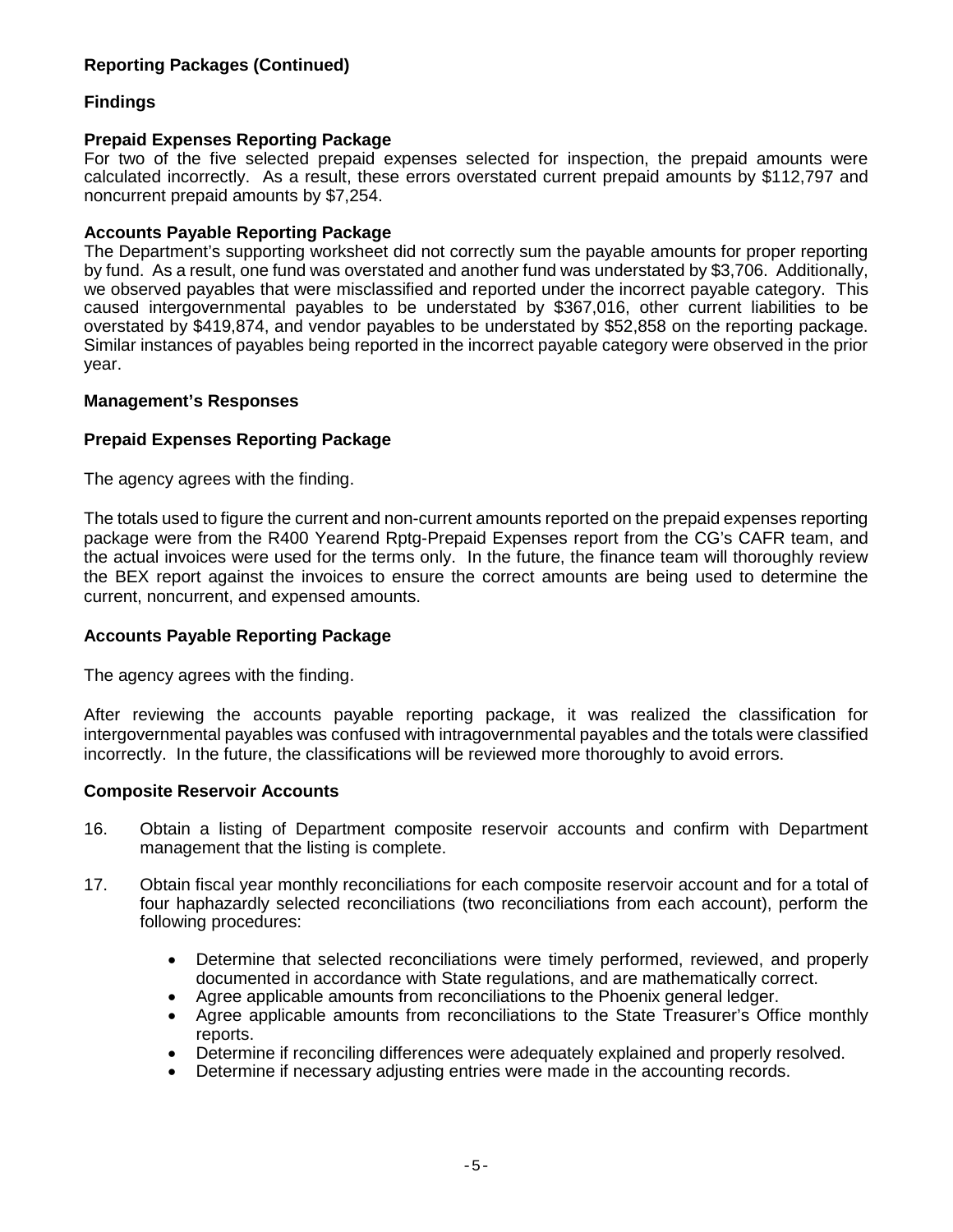## **Composite Reservoir Accounts (Continued)**

## **Finding**

For all selected monthly reconciliations, we observed that the Department personnel performing and reviewing the reconciliations did not adequately document their date of performance and/or review. Due to this issue, we were unable to determine that reconciliations were being timely performed and reviewed.

#### **Management's Response**

The agency agrees with the finding.

The reconciliation process is normally completed on a monthly basis and should be dated by the preparer. In the future, general accounting staff will ensure completed reconciliations are dated. However, please note that due to year-end closeout and other situations which may arise, these reconciliations may not be completed monthly, but will be completed prior to fiscal year-end.

#### **Internal Audit Reports**

18. We inspected the Department's internal audit reports beginning with the end date of prior year fieldwork through the end of our fieldwork. Additionally, we inspected the documentation associated with Internal Audit's review of fiscal year 2018 inventory.

We found no exceptions as a result of the procedures.

#### **Capital Asset Acquisitions**

19. Haphazardly select five capital asset acquisitions and inspect supporting documentation, the SCEIS general ledger, and the SCEIS Asset History Sheet to determine that each asset was properly capitalized and posted to the general ledger as to amount and account and assigned the proper useful life in accordance with the CG's Reporting Policies and Procedures Manual.

### **Finding**

For one capital asset acquisition selected for inspection, we observed that the Department did not include sales tax when recording the asset's book value in the accounting system. As a result, the value of the capital asset was understated by approximately \$1,148.

#### **Management's Response**

The agency agrees with the finding.

In reviewing the payment document for the capital asset, it was determined that no tax was charged on the invoice, nor was the document marked for use tax. Therefore, no taxes were applied to the asset. In the future, the department will review invoices involving capital assets more closely to monitor whether taxes are added to ensure the proper valuation of the asset into SCEIS.

### **Litigation / Attorney Payments**

20. Haphazardly select three transactions coded to the legal services general ledger account 5021010000 from the Yearend Reporting – Litigation Expense Report to inspect for proper account coding and that the transactions did not relate to attorney payments.